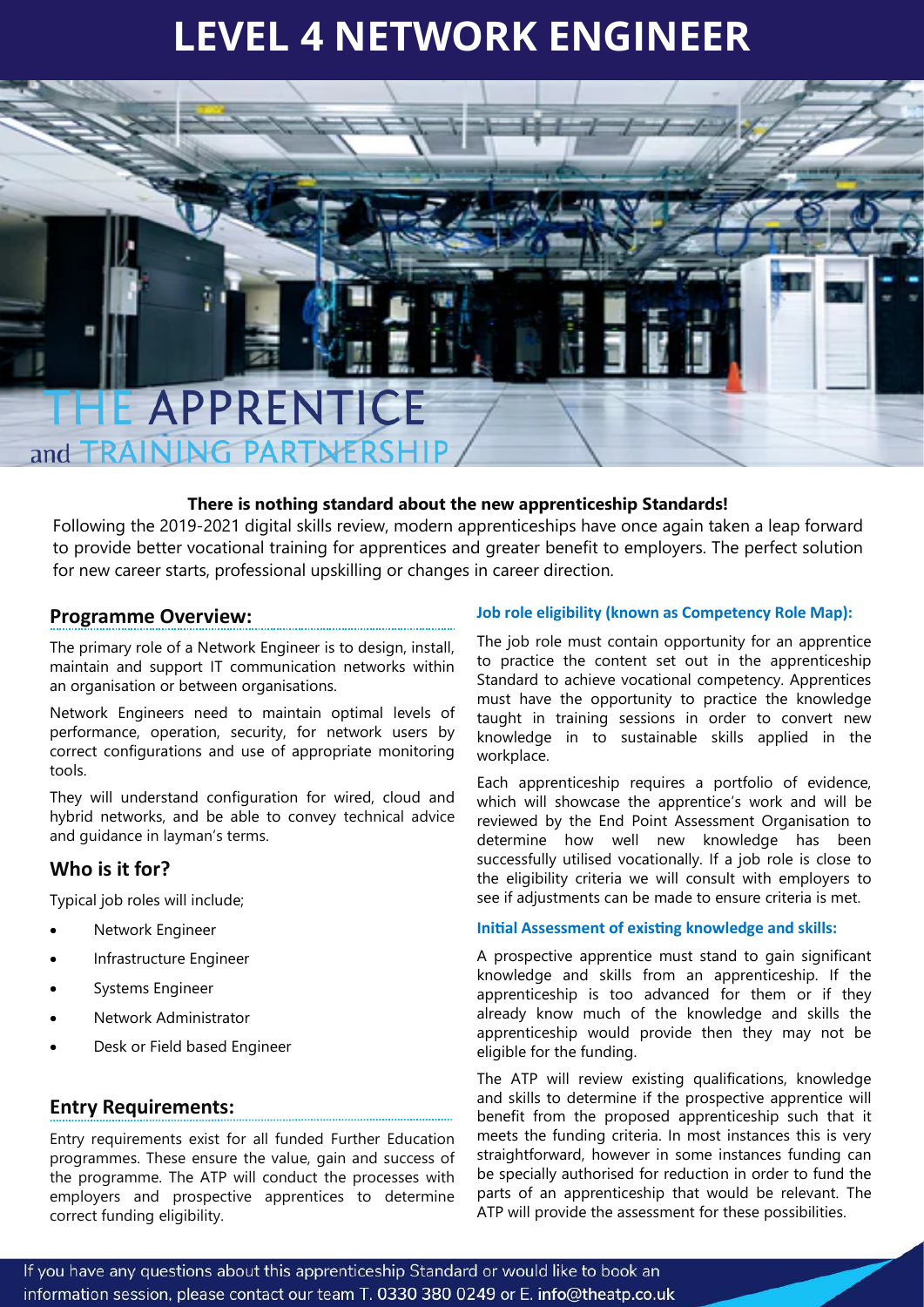The Level 4 Network Engineer apprenticeship is highly technical, so whilst employers can select their own entry criteria, they should include; at least 5 GCSEs including English and Mathematics and have achieved a Level 2 or equivalent qualification as a minimum to help ensure success.

In many cases this type of apprenticeship can demand a higher capability of English and maths than is taught at GCSE or A-Level. For example, advanced report writing, budgeting, complex structured explanations and/or advanced formulae and statistics. The ATP will provide both functional and advanced English and maths diagnostics and teaching to ensure each apprentice is fully supported in these areas.

# **Programme Duration:**

This apprenticeship is delivered over 18 months for fulltime employees. For part-time employees the term may be extended depending on the contracted hours.

# **Delivery Model:**

Apprenticeship training is delivered through a blend of weekly live virtual classrooms and regular mentoring sessions that are held on a one-to-one basis.

These live classrooms are held through Microsoft Teams. This software provides the full suite of educational tools including everything you would find in a conventional classroom and more e.g. live open interactions, private breakout rooms, note and question queues and interactive illustration boards. We can also use movie green screen technology for lesson illustrations.

A full timetable for the training, mentoring, exams and assessments is provided at the outset. Progress is reviewed at 12-week intervals in a meeting between the mentor, apprentice and employer (typically the apprentice's line manager).

Employers and apprentices have full visibility of progress in real-time by accessing the e-portfolio system, alternatively regular updates can be provided by other means if preferred.

# **End Point Assessment (EPA):**

Aside from qualifications that can be obtained by doing an apprenticeship, the most important and valuable goal is what has been achieved during the programme.

Successful apprentices will obtain a Pass, Merit or Distinction in their apprenticeship. The way a Pass, Merit or Distinction is determined is at a stage called End Point Assessment which takes place once all the leaning has been completed. Like all examinations, a mock will take place before the final assessment.

Once all components of the apprenticeship have been achieved including the mock, a final review is conducted to ensure everything has been covered, this is called gateway. Then the apprentice will undergo their End Point Assessment.

#### **The EPA for this programme consists of:**

- 1. Portfolio of Evidence demonstrating work on 6-8 projects covering all the standard criteria
- 2. A simulation assessment with questioning by an independent end point assessor
- 3. A structured interview with the assessor exploring the project, portfolio of evidence

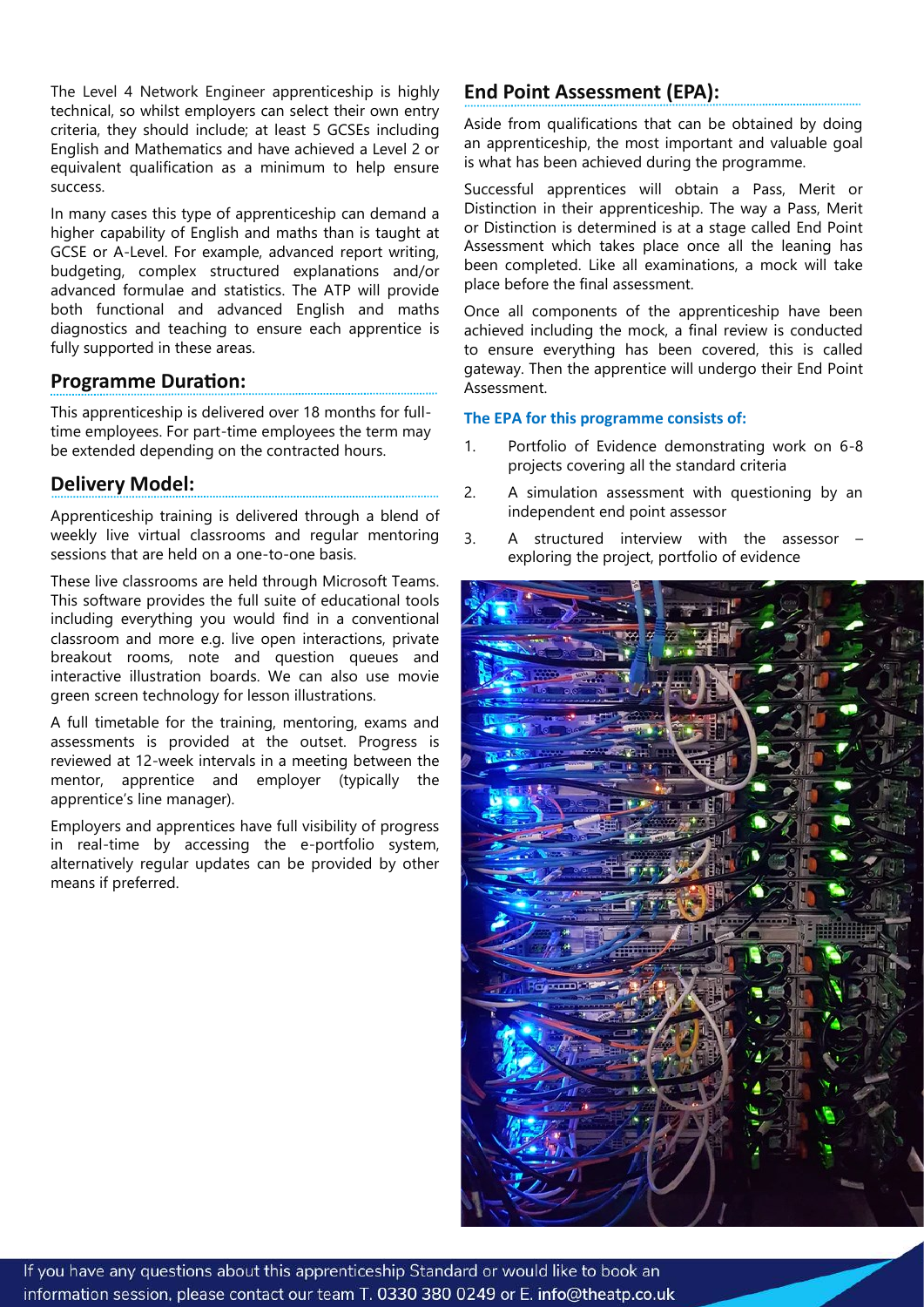# **Programme Structure:**

#### **Technical Competencies and Skills:**

- Install, configure, and test appropriate network components or devices securely to well-defined specifications both physical or virtual
- Acquire and analyse network performance data to monitor network activity
- Optimise and maintain performance of network systems and services in line with defined specification whether physical or virtual
- Investigate and problem solve to address technical performance issues to return the network to successful operation, escalating as necessary
- Undertake upgrades to a network including physical or virtual systems
- Interpret requirements and technical specifications in relation to delivery of network systems and services
- Maintain accurate logical records according to organisational policy when carrying out tasks
- Use operational data to manage weekly work schedule in an efficient and cost effective way
- Consider impact and risk when implementing network changes according to work activities, escalating as required by organisational policies
- Communicate technical network requirements effectively and professionally with a range of stakeholders ensuring stakeholder relationships are maintained
- Practice continuous self-learning to keep up to date with technological developments to enhance relevant skills and take responsibility for own professional development
- Incorporate considerations of the requirements of the wider digital context in which they operate to ensure that network engineering activities are carried out effectively
- Ensure all network engineering activity complies with organisational policies, technical standards, Health and Safety legislation, data security requirements, professional ethics, privacy and confidentiality
- Deliver and manage a high quality service under pressure
- Understands causes and consequences of network and IT infrastructure failures
- Understands architecture of typical IT systems, including hardware, OS, server, virtualisation, voice, cloud and applications
- Uses techniques for systems performance and optimisation
- Uses diagnostic techniques and tools to interrogate information regarding systems performance
- Utilises organisational procedures to record information effectively and in line with protocols
- Works to Service Level Agreements (SLAs) and their application to delivering activities in line with contractual obligations and customer service
- Understands and performs their role in Business Continuity and Disaster Recovery
- Understands the purposes and uses of different ports and protocols
- Uses devices, applications, protocols and services at their appropriate OSI and, or, TCP or IP layers
- Understands the concepts and characteristics of routing and switching
- Understands the characteristics of network topologies, types and technologies
- Utilises wireless technologies and configurations
- Understand cloud concepts and their purposes
- Understands the functions of network services
- Utilises different types of network maintenance
- Understands how legislation relates to or impacts occupation
- Can use troubleshooting methodologies on network and IT infrastructure
- Can integrate a server into a network
- Understands types of security threats to networks and IT infrastructure assets
- Uses tools to automate network tasks
- Understands approaches to change management